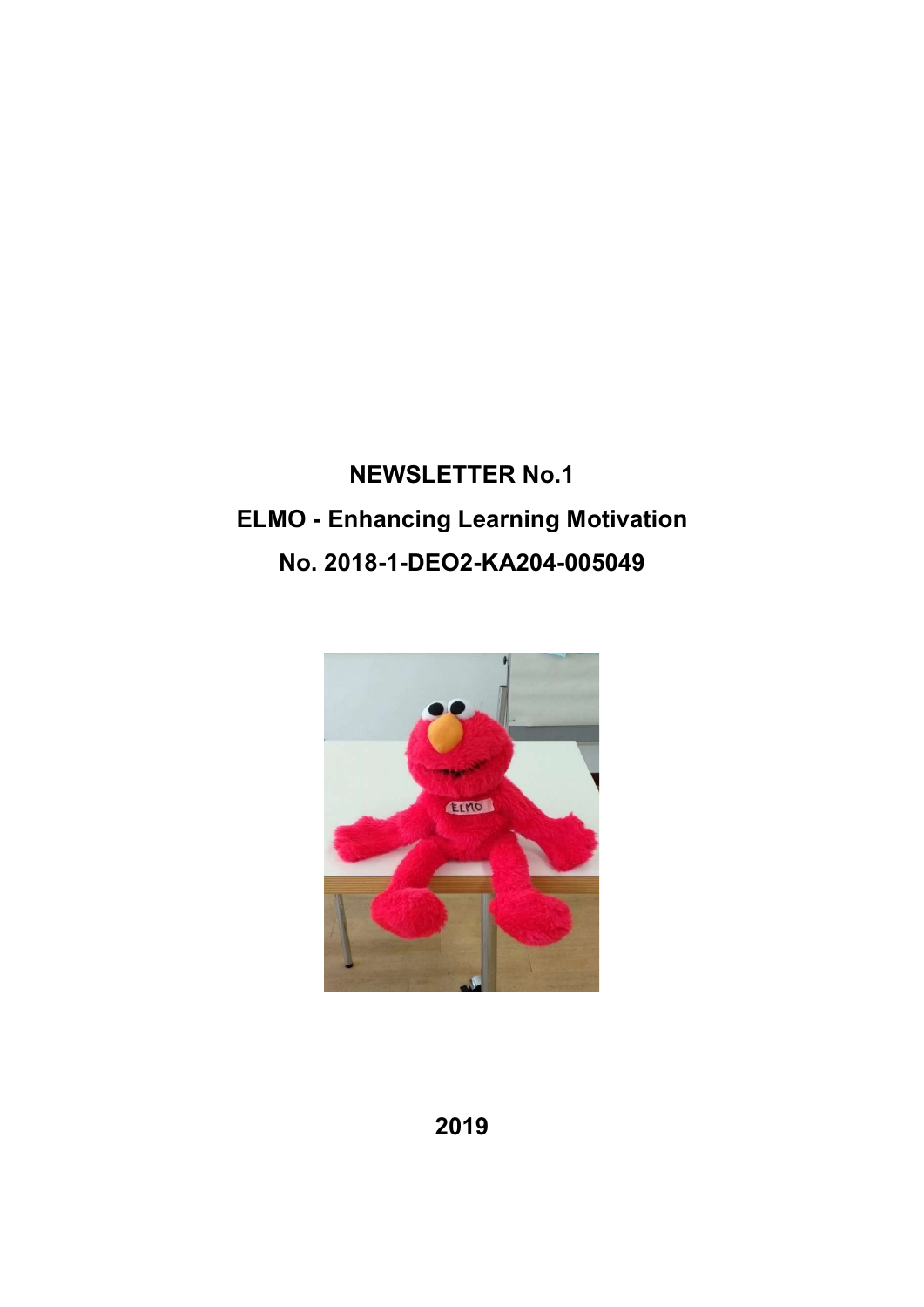



# Table of Contents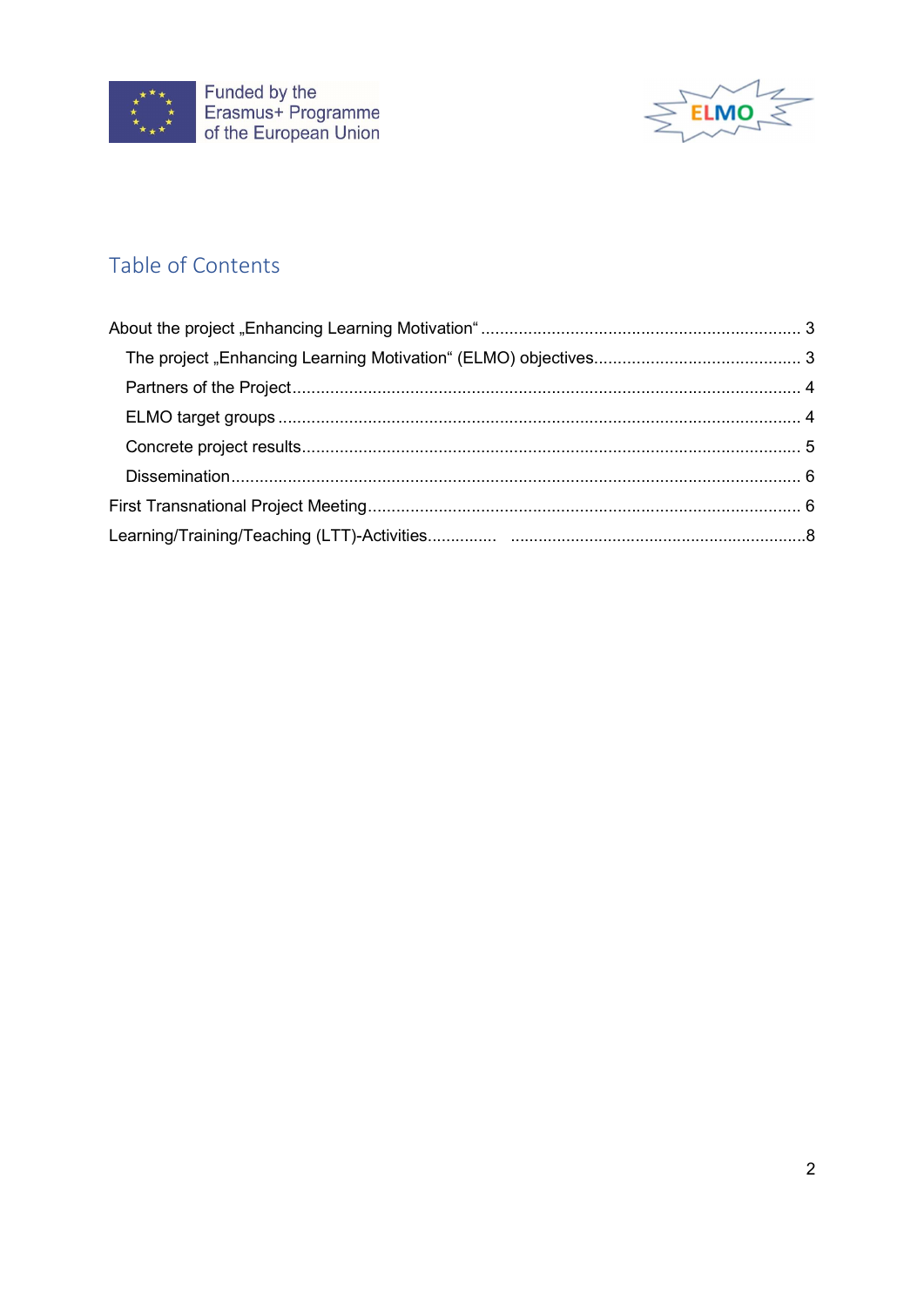



# About the project ..Enhancing Learning Motivation "

No. 2018-1-DEO2-KA204-005049

Motivation plays one of the biggest roles in the success of what you do, whether it is some learning-related task or a personal goal. So, how to stay motivated? Having an idea is usually the first and the easiest step. Yet, making the idea happen is what is challenging for many people. Many give up in the very beginning; others go a little further but only a few will find

enough power and motivation to finish what they planned to do. Disadvantaged learners, who have breaks and gaps in their formal education background, often have a negative attitude towards learning and are not very open for life-long learning. They might see it as a necessity, but not as a way to evolve themselves.

Foreign learners, who become more and more relevant to diverse classrooms due to migration and refugee movements, often bring different learning experiences as they face now in their new country. It could be that they are not used to active learning methods, participation and speaking with an open mind. Educators have a key role in influencing the motivation and learning outcomes of their students. It is chance for educators to break the negative attitude and build bridges between different learning cultures if they take a closer look on social and emotional processes during the learning process.

By working together on a European level, it is possible to think outside the box of the traditional learning/teaching comprehension in the respective countries. It is a chance to see the different best practices in approaching disadvantaged learner groups and implement successful classes. Also, sensitization to different learning-cultures and intercultural communication takes place directly in working on a European level and new methods are tested in front of a multicultural audience of the partner's participants. Emotions in learning (for example humor) connect across borders. The participating multipliers will make this experience and gain the ability to apply this also in their classrooms.

# The project "Enhancing Learning Motivation "(ELMO) objectives

The project objective is the development of a social and emotional teaching approach as a resource for multipliers to increase learners' learning motivation and the joy for lifelong learning. Learning is a social, emotional and cognitive process. While the last is most strongly emphasized in many classrooms, the other two aspects are sometimes even ignored. However, we believe that the social and emotional processes of learning are the crucial part to increase motivation to learn.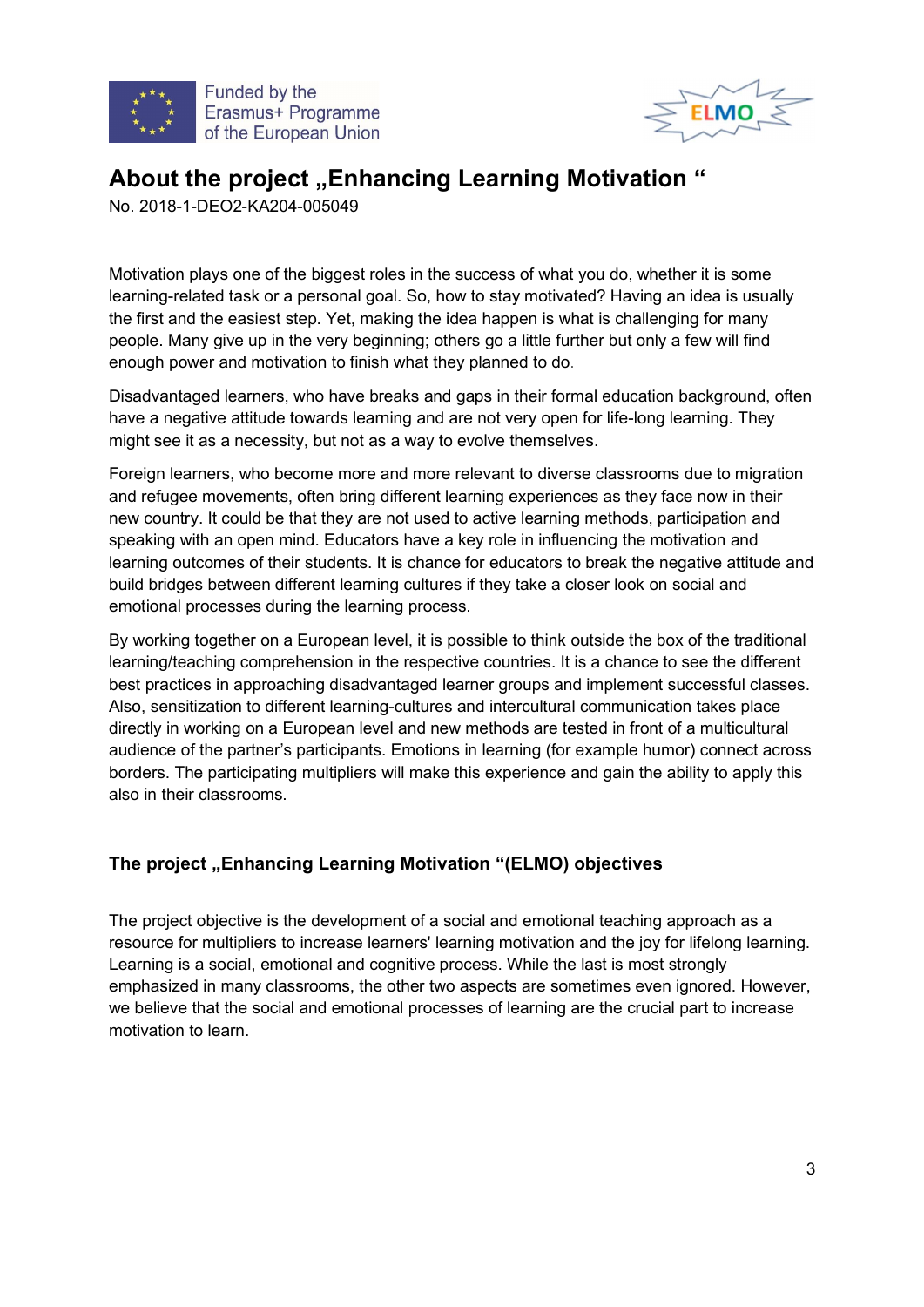



### Partners of the Project

Partners come from six countries: Germany, Lithuania, Spain, Turkey, Bulgaria and Estonia are implementing Erasmus+ strategic partnership project ELMO

GERMANY, Stephansstift Zentrum für Erwachsenenbildung gemeinnützige GmbH The organizations of the umbrella-foundation with 3500 employees (mostly in education and the social sector); Cooperation partners of the churchal and educational sector, that regular hold meetings in the seminar center of Stephansstift; Diaconic network.

#### LITHUANIA, Lietuvos suaugusiuju svietimo asociacija

Association of the Leader of Adult Education centres; Formal adult education schools and centers (adult returners to formal secondary education); other adult teachers of LSSA (32 legal members with approx. 1500 employers), Teachers' in-service training institutions via LSSA members in Marijampole, Kaunas, Sirvintos etc. regions; VET providers network via VET providers association and Refernet LT - network.

#### ESTONIA, Eesti Vabaharidusliit

Folk high schools and adult education centres: the headmaster, leaders; NGOs and their leaders; adult gymnasiums.

#### SPAIN, Federación Española de Universidades Populares (FEUP)

The Spanish partner, the Spanish Federation of Popular Universities (known in Spanish as FEUP), has an important presence in Spain, with 206 institutions called "Popular Universities" (Universidades Populares or UU.PP. in Spanish), located in 29 provinces and 12 Autonomous Regions

#### BULGARIA, Сдружение "Знание" Ловеч

Schools from Lovech regions; Educational and youth NGOs (e.g. of the Federation of Societies Supporting Knowledge); the Regional Governance of Education.

#### TURKEY, Narlidere Oguzhan Ortaokulu

Narlıdere Public Training Center; District National Education Directorate and civil society organizations, who work for social disadvantaged people; other schools in the region.

#### ELMO target groups

ELMO target group contains:

- staff (multipliers, project managers, directors, pedagogical staff) of the partner organizations (local level), this will happen directly through the project activities;
- umbrella organizations;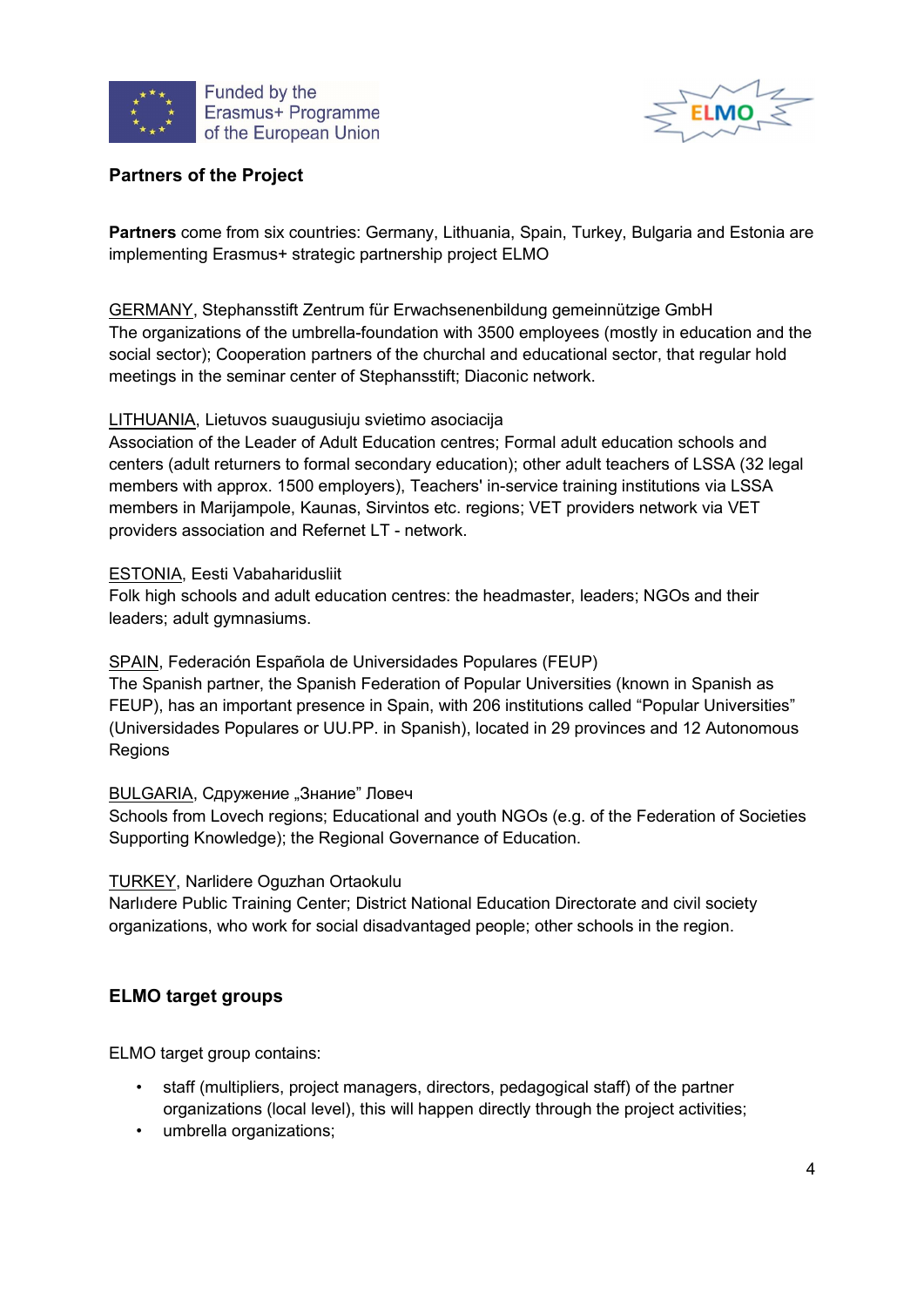



- teacher trainers:
- universities, vocational institutes for pedagogical professions;
- other educational organizations (formal schools, VET, youth welfare, NGOs, governmental service providers);
- local and regional governance agencies of education.





### Concrete project results

Three trainings and a compendium that compiles the content and outcomes of the trainings.

Three multipliers from each partner will take part in three Learning/Training/Teaching (LTT)- Activities (C1-C3) with the topics of:

- 1. Emotions in learning
- 2. Learning atmosphere, teacher personality, bondage, group dynamics (=social learning)
- 3. Brain-appropriate learning (cognitive learning methods that fosters positive emotions and makes learning easier)

Those three topics that address three different levels of learning (emotional, social and cognitive) lay the basis for enhancing learning motivation as the overall goal of the project. Each LTT-Activity will also address the topic of intercultural competence and different learning cultures (in relation to the cultural backgrounds of the partners and minorities, they work with in their organizations).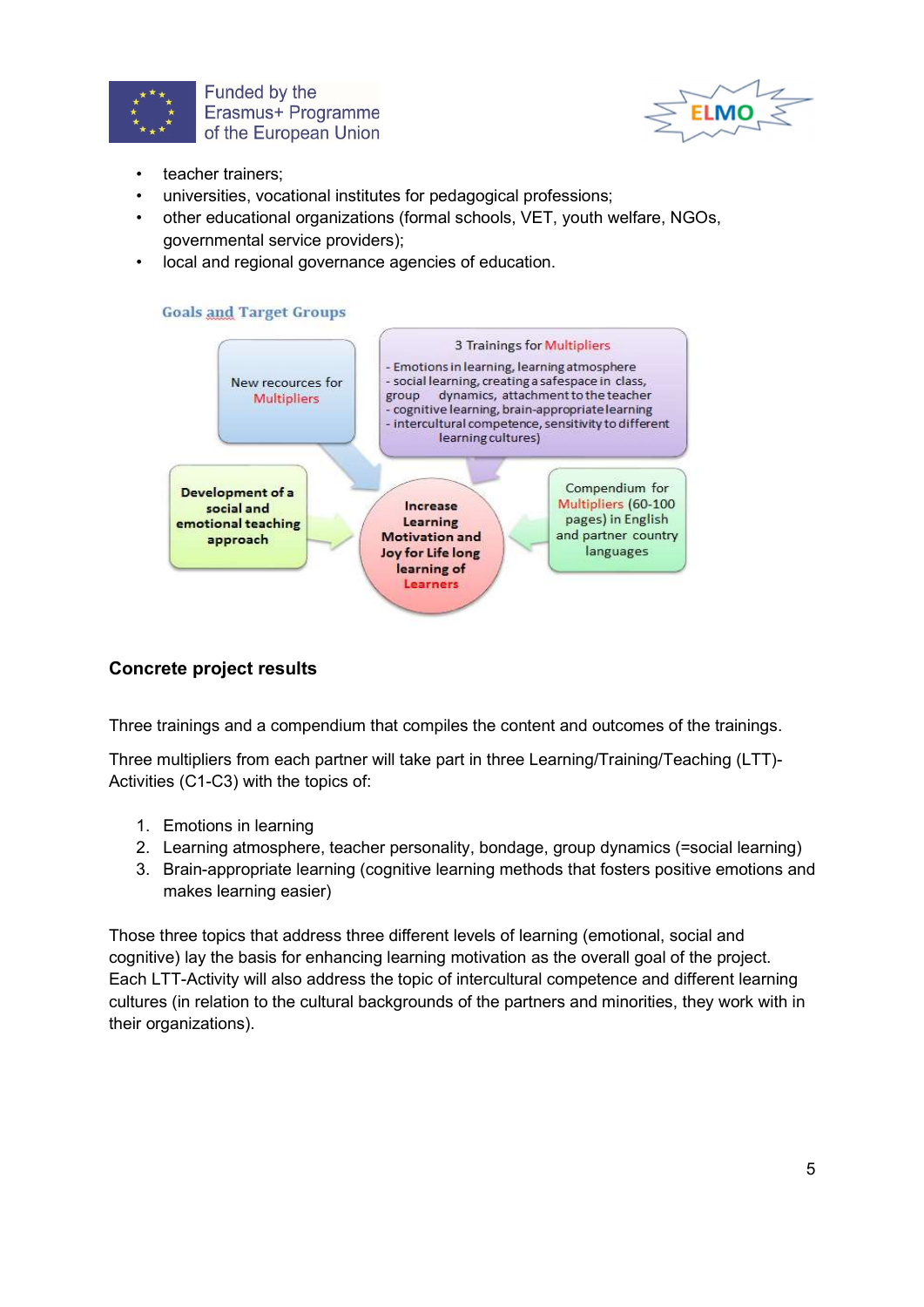



### Dissemination

In the end of the project each partner will find a platform to disseminate and advertise the compendium.

Dissemination and promotion of the project's purpose can reach a much wider audience if the partners can use the compendium in the respective native languages.

# First Transnational Kick-off Project Meeting

Vilnius; Lithuania, 12-13 February 2019

Meeting agenda:

- 1. The meeting started with project partners presentations about their organization and themselves.
- 2. Ronja Kummer from the coordinating partner Germany made the presentation of the basic ideas of ELMO.
- 3. Presentation was followed by discussion about logo. Decided was to use the LOGO:



4. Budgeting, Reporting & Templates. Ronja presented requirements for financial issues and the templates for sharing information about training topics.

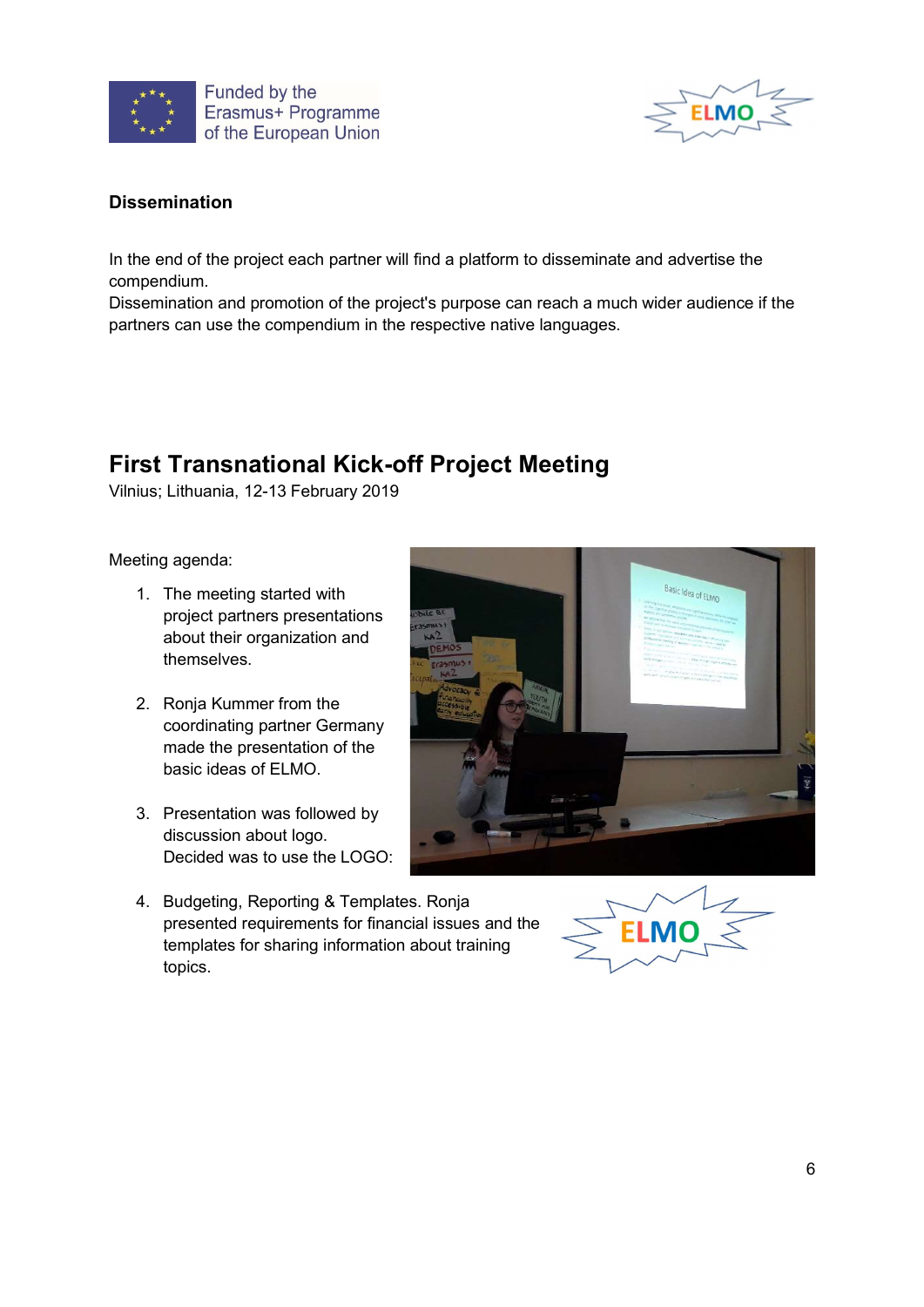

Funded by the Erasmus+ Programme of the European Union





Johann Theessen from coordinating partner Germany presented the templates for project administration issues.

- 6. Dissemination plan. Discussion regarding the dissemination of the project results. Inga Jagelavičiūtė from Lithuania presented EPALE platform: registration, structure, languages
- 7. Compendium.



Arūnas Bekšta from partner Lithuania presented the draft structure of the Compendium and explained how it should be done.

8. Meeting evaluation form was distributed to the participants.